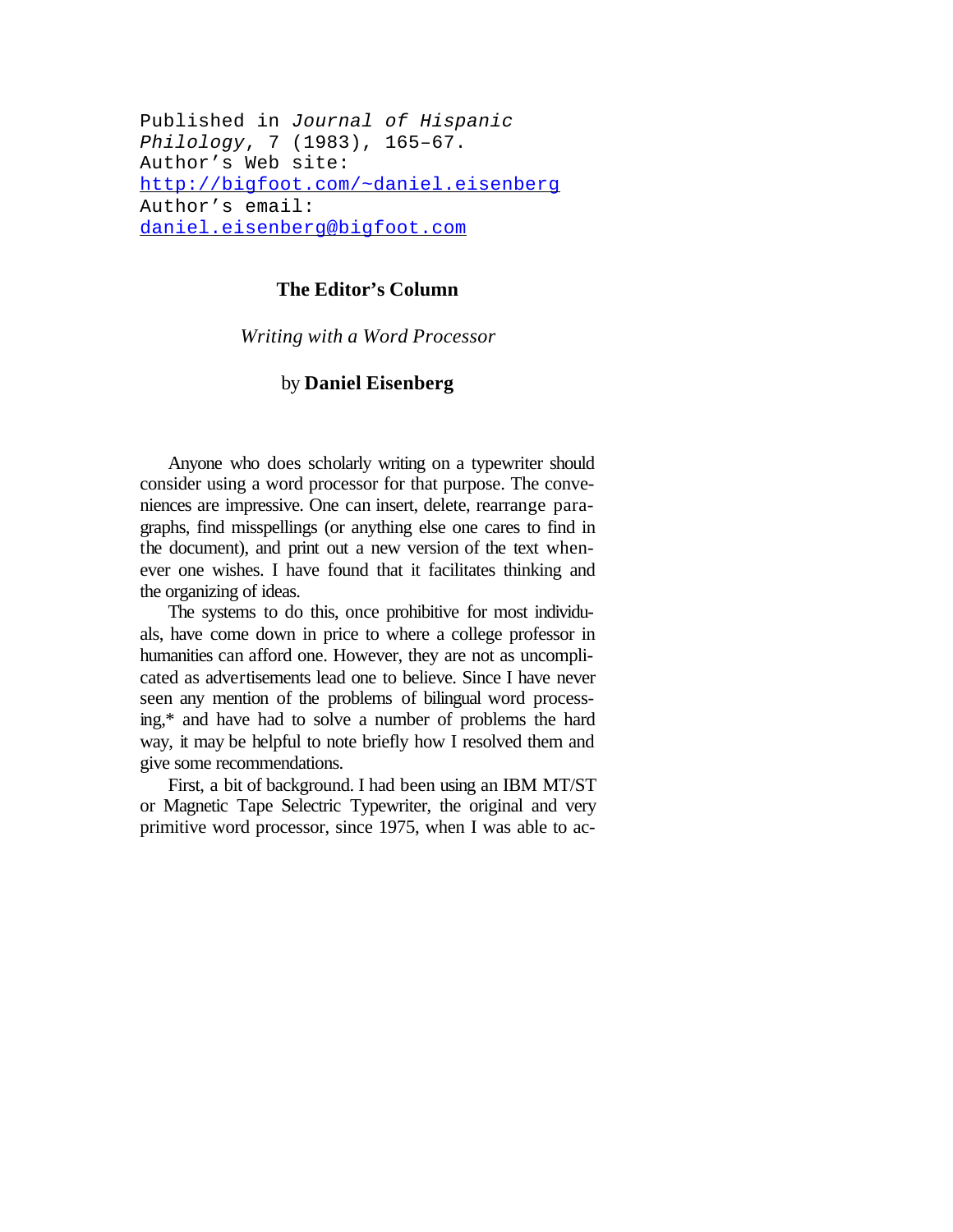quire a used machine from a local printing company for \$2000. As the maintenance on it has become prohibitive and its features are limited, I attempted to replace it in late 1978 with a microcomputer, a disastrous experience I recounted in "How I Wasted \$4500 on a Microcomputer" (*Editor's Notes*, 1, No. 2 [Fall, 1982], 13–15; copies on request). It was not until October of 1983 that I was able to identify another system which showed promise of avoiding a repetition of the same problems.

At that time I purchased a Kaypro II (\$1595) and Juki 6100 "daisy-wheel" printer (\$695), and in December supplemented it with a Gemini 10x dot-matrix printer (\$300), used only for drafts. The Kaypro has two advantages besides its price. The first of these is portability; it assembles into a case weighing 25 lbs. No less important is that together with it came an impressive selection of software (programs). In particular, included was a popular word processing program called WordStar, Release ('Edition') 3.3, which, with minor inconvenience, can handle diacritics, one of my requirements.\*\* My experience with this system has been a successful one, and with another program which came with it, Perfect Filer, I have computerized *JHP*'s subscription records. Also included is a program (The Word Plus) which checks spelling, though its usefulness in text containing many Spanish words is limited.

However, for those contemplating purchasing this system or any other, I offer the following comment. Computer systems and programs are always described as simple, easy to use, "user-friendly", etc. I would urge skepticism about such claims. I have by this time seen many computer manuals and programs, and have yet to see a manual that answers all questions and is free of error, or a program which does not, on occasion, do something inexplicable. All programs require the user to express instructions in some precise format. I have also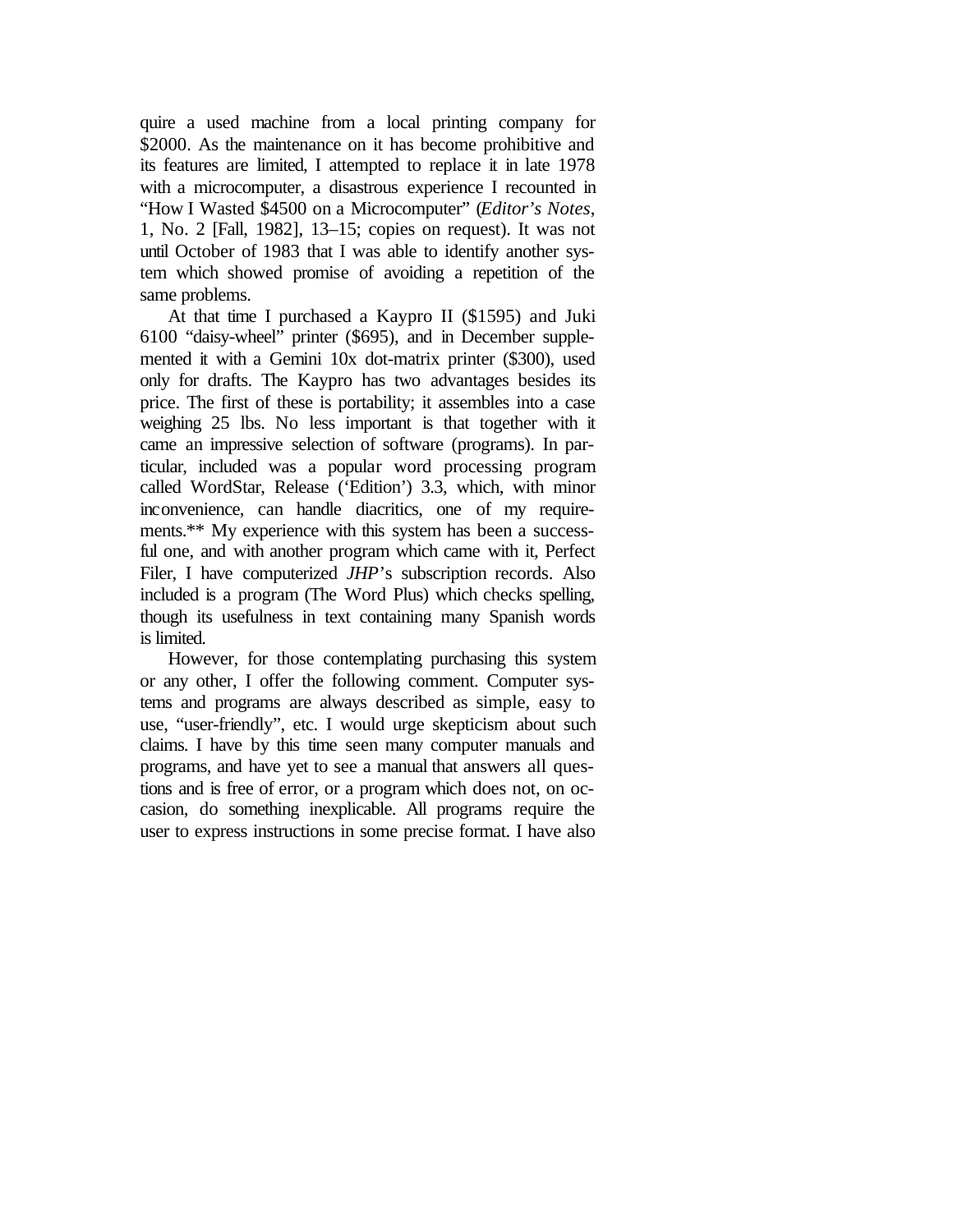never seen a system for which limited technical knowledge (to "install" or program a printer, say) is unnecessary. However, these are not insurmountable obstacles.

Here are some recommendations:

- 1) Choose the program(s) you intend to use first, and the computer itself second. If a computer will run the program(s) you choose and is comfortable to use, its specifications are unimportant.
- 2) Make sure you have access to a person who can answer your questions, and try such a person out. Two good questions are: how high can manuscript pages be numbered, and how can the dieresis (") be printed over a "u"?
- 3) If possible, buy everything from one source. If you do not, and encounter problems, then the seller of one part (the computer) may blame the other part (program or printer), and vice-versa.
- 4) Try everything before buying. Don't buy by mail.
- 5) Although "dot"-type printers have come a long way and are sure to get better, they still produce characters that at best do not convey authority to a reader of your manuscript, and they do not produce an image suitable for use by a typesetter. Impact printers, though slower, are not available at prices scarcely higher than that of an electric typewriter, and are strongly recommended.
- 6) Compilations of tips on publication recommend that manuscripts have as polished an appearance as possible. Towards that end, it is suggested that if accents, tildes, superscript numbers and the like can not be properly printed, they be written in by hand rather than approximated. Also, as a manuscript is not expected to resemble typeset pages, I strongly recommend that authors using a word processor not justify the right margin. The current level of equipment